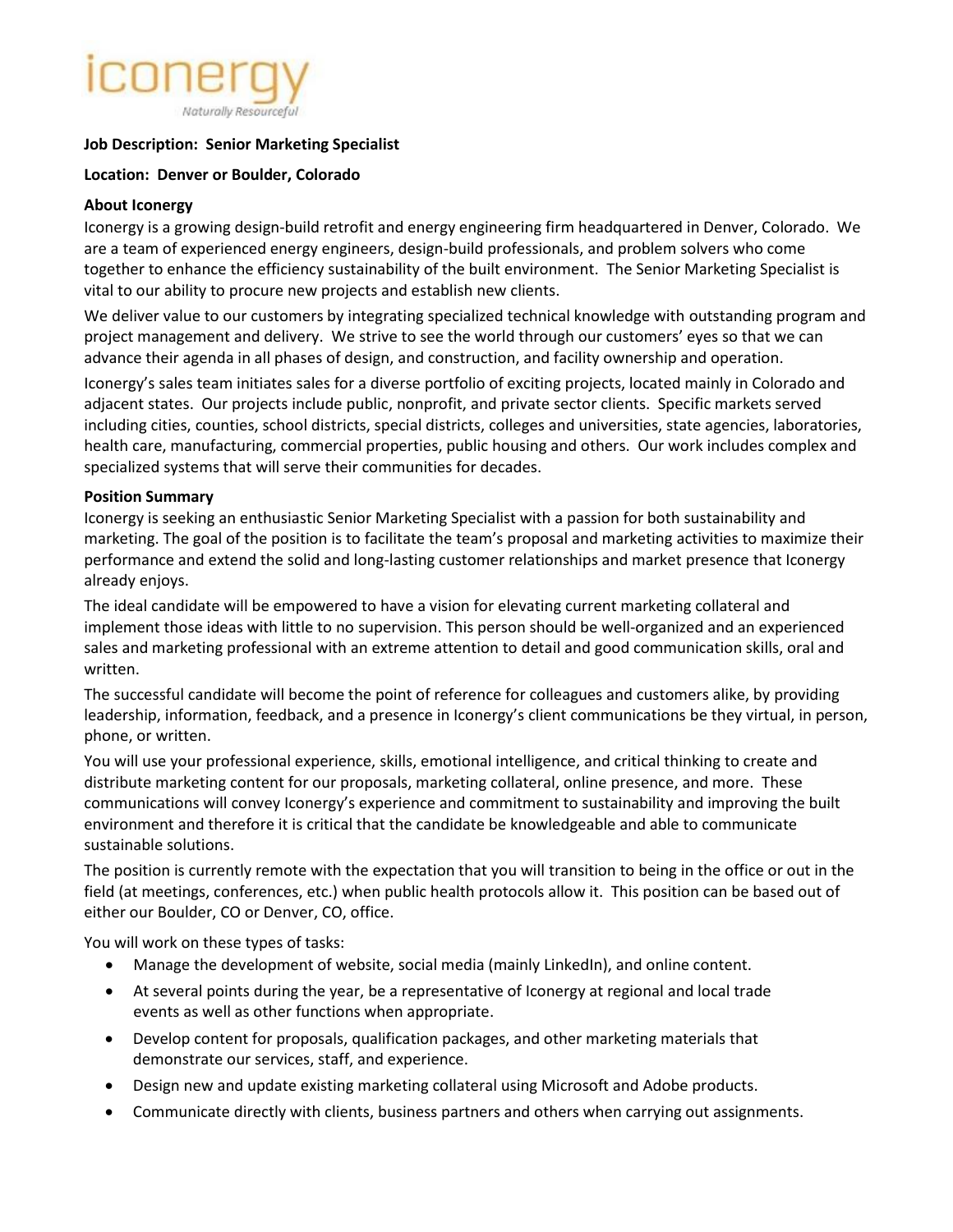- Leadership on monitoring the team's progress, identify shortcomings and propose improvements.
- Attend a pre-bid or site meeting to support the collection of data and project information needed for a proposal response.
- Refine the company's CRM and assist in optimizing its use and operation so that both future and past company projects are easily sorted and retrievable.
- Maintain and create new company-wide Branding Guidelines.
- Ability to create annual marketing budget and provide return on investment and cost-benefit analysis for new endeavors.
- Conduct follow up sales and marketing informational calls to prospective clients, trade organizations or partners.
- Maintain and manage sales and marketing data files.
- Ensure adherence to laws and policies.
- Oversee the research and dissemination of solicitations that identify business opportunities.
- Provide quality control on proposals and other materials, including proofreading, editing, updating templates, and transmission/delivery.
- Support company sales initiatives in managing schedules and events, important documents, and communicating relevant information.
- Support our sales and technical staff with the preparation, strategy, capture planning, production, and submission of speaking engagements, presentations, and proposals.
- Support sales staff as they identify, develop, and maintain strong relationships with peers throughout the architecture, engineering and construction industry to create relevant project opportunities that supplement Iconergy's existing industry relationships.
- Provide mentorship to Sales Coordinator/s and participate in training new employees.

This role will require you to adjust your communication style to effectively interface with a wide range of Iconergy staff, customers, and partners.

You will work with a team that encourages and supports you to:

- Work independently yet also in partnership with multiple sales staff.
- Take pride in the work that you do.
- Think critically about different approaches and implement the ones that are most appropriate for the situation, including creating new ones when necessary.
- Practice and refine your client interface skills on a daily basis.
- Share your enthusiasm for our work with the people around you!

Depending on your existing experience and strengths, you may have the opportunity to immediately or eventually grow into these aspects of the business:

- Direct responsibility for parts of a marketing program on your own and, if successful, an entire marketing program.
- Represent Iconergy at speaking and exhibiting events such as conferences, workshops and trade events.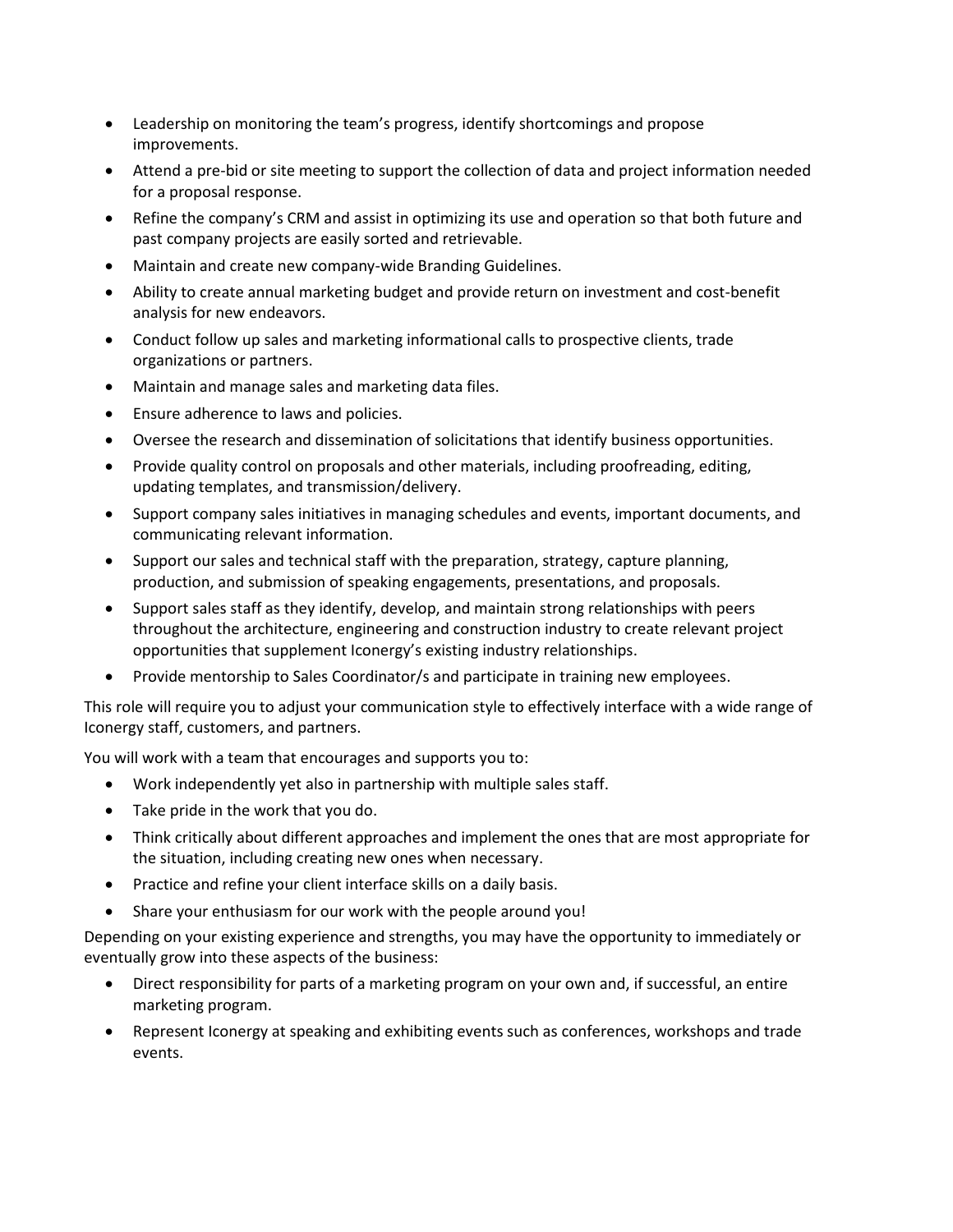# **The successful candidate's background will look something like this:**

# **Requirements:**

- Bachelor's Degree or potentially Associate's Degree with relevant marketing/sales work experience.
- 5+ years of proven experience working with sales teams providing proposal coordination, proposal development, and general marketing support.
- Proficiency with the full suite of Microsoft Office software and Adobe InDesign are required.
- Current or desired proficiency with Adobe Photoshop is required.
- Demonstrated experience in creating, enhancing and maintaining written, graphical, and other visual content.
- Well-organized, fervent attention to detail and a self-starter.
- Demonstrated excellence in communication (written and oral) in English.

## **Preferred**:

- Understanding of sustainable solutions in the built environment.
- Experience with Wordpress and other Adobe Suite products is a plus.
- Experience in commercial and industrial architectural, construction, sustainability, and/or facility management industry throughout the Rocky Mountain region may be considered a plus.
- Direct experience in managing the creation and implementation of sales or marketing programs may be considered a plus.

The ideal candidate will also fulfill the following:

- Pass NCIC background check (required).
- Pass an initial drug test and subsequent random drug tests (required).
- Hold a valid driver's license and, though not often used for work purposes, provide your own mode of transportation (required).

This position will require you to frequently stand; walk; and reach with arms and/or hands. Specific vision abilities include close vision, distance vision, depth perception and the ability to adjust focus. While performing the duties of this job, you will be regularly required to sit for long periods of time; talk or hear; perform fine motor, hand and finger skills in the use of a keyboard, telephone, or writing. You will also be required to lift up to 50 pounds on a periodic basis.

We value teammates who are committed to the Iconergy team and adaptable to potential shifts in the specifics of their role. Our positions are similar to those at other growing firms: they are functions of the marketplace and, therefore, dynamic. We have described the position as it is forecasted from today through the next twelve months; however, we are constantly evolving our services and also addressing client requests that may change the job description in a number of ways over time.

## **Benefits**

- Health (HSA qualifying option, FSA option), Vision, And Dental Insurance Plans
- Flexible Savings Account
- Company Paid Short-And Long-Term Disability
- Paid Time Off (Personal and Holidays)
- 401k With Company Match
- License/Certification Reimbursements
- RTD pass and mileage reimbursement